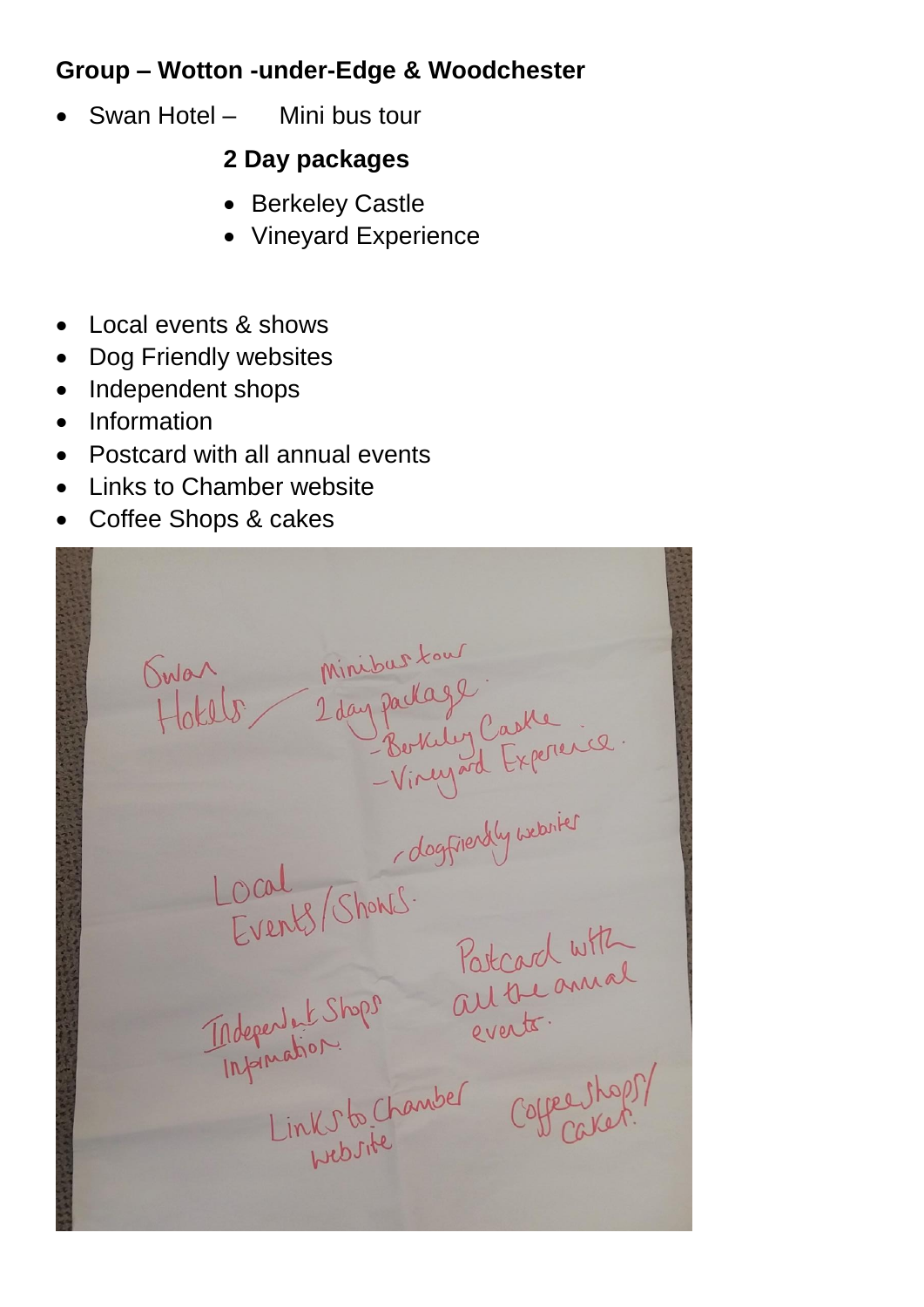## **Group – Cam & Dursley**

- Free training from G-First/LEP Social Media
- Kingshill House photographic exhibition by Rednock students
- Hare Trail could set up similar for our area?
- Bainton Bikes electric bikes potential bike routes/packages
- Promote link to Pedersen history (Pedersen Bicycle)
- Friendship Trail Walking Route links to South Korea Stinchcombe Hill
- Update Town Trail
- Local organisations exhibition at Kingshill House societies, groups & clubs 23/3/19.
- Sculpture Trail update & promote
- Art exhibition Local artists, rolling programme (Jan 2019 Kingshill House)
- Dursley has a tourist coach parking bay in Dursley bus station:
	- could link with tour operators
	- groups of walkers from other areas
- New walking routes links to walking website
- Hold regular get togethers (talk over ideas/ packages)
- Cam & Dursley Railway Station has new boards:
	- Ensure general tourist/visitor information is available
	- Large photos of area
	- Keep relevant & up to date

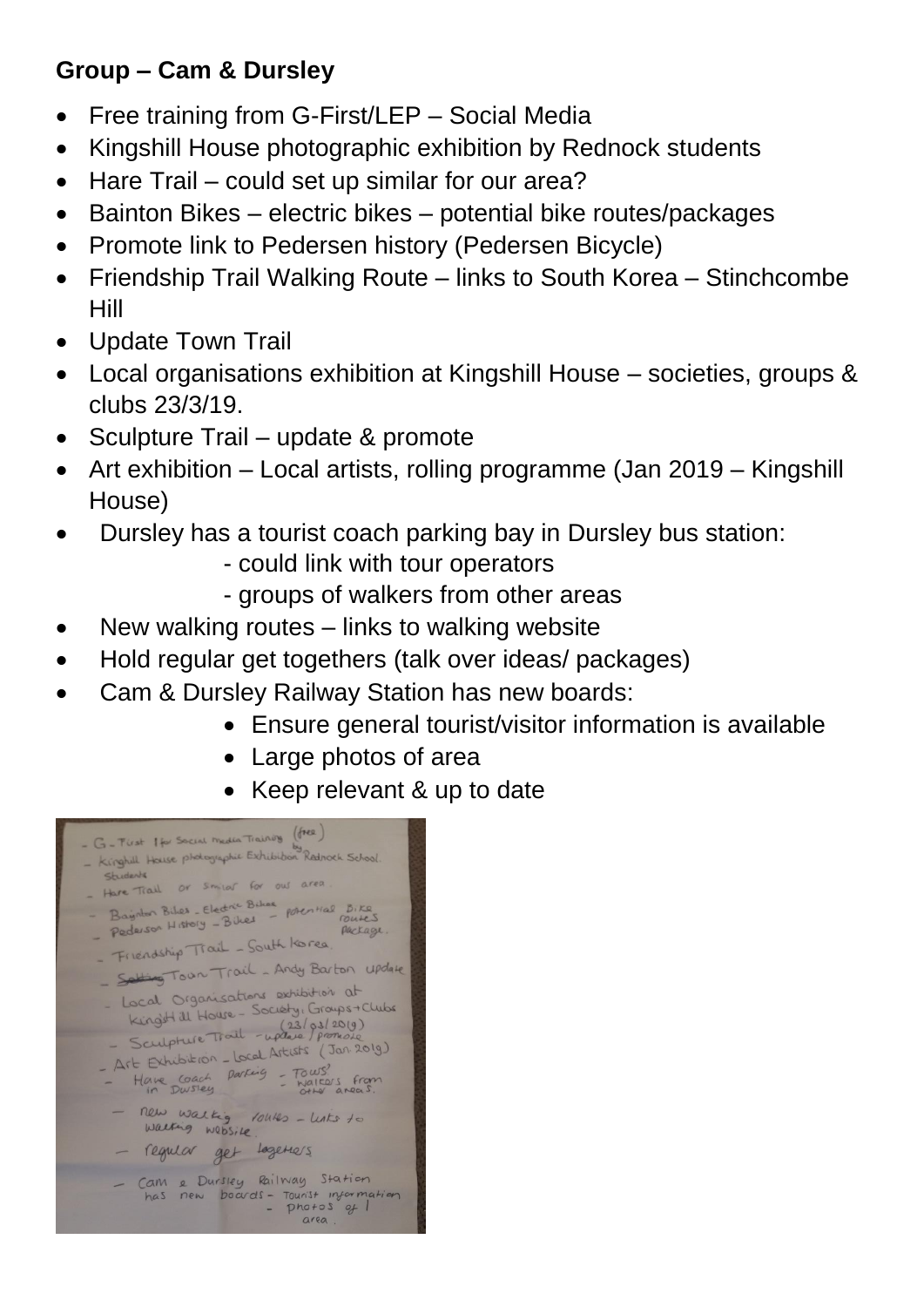## **Group – Berkeley & Arlingham**

- Not in competition should work together recommend each other
- Working together = everyone benefits
- Need to increase length of stay:
	- "connect the dots"
	- marketing a larger offer people tend to subscribe to direct marketing
	- joint tickets between Berkeley Castle & Jenner Museum – did exist, not now?
	- A lot more than 'the Cotswolds' brand room for additional branding opportunities
		- farming
		- nautical
		- engineering
		- festivals
	- LEP now focusing on this
	- LEP can support business development
	- Mechanism need to map 'heritage', 'gourmet', 'activities' –the Cornwall model
	- Where to eat map exists for Severn Vale
	- Links –
- River Severn (Purton Hulks, fossils, Slimbridge, Orchards)
- Destinations linking with accommodation
- Once been to one farm, tend to go to another
- Vale of Berkeley Railway a physical information centre
- Canals Sharpness & Gloucester
- Stroud Water Navigation
- Park & Ride on A38 needed + Day Pass
- Sharpness Heritage Centre
- Inclusion diversity, Dementia friendly